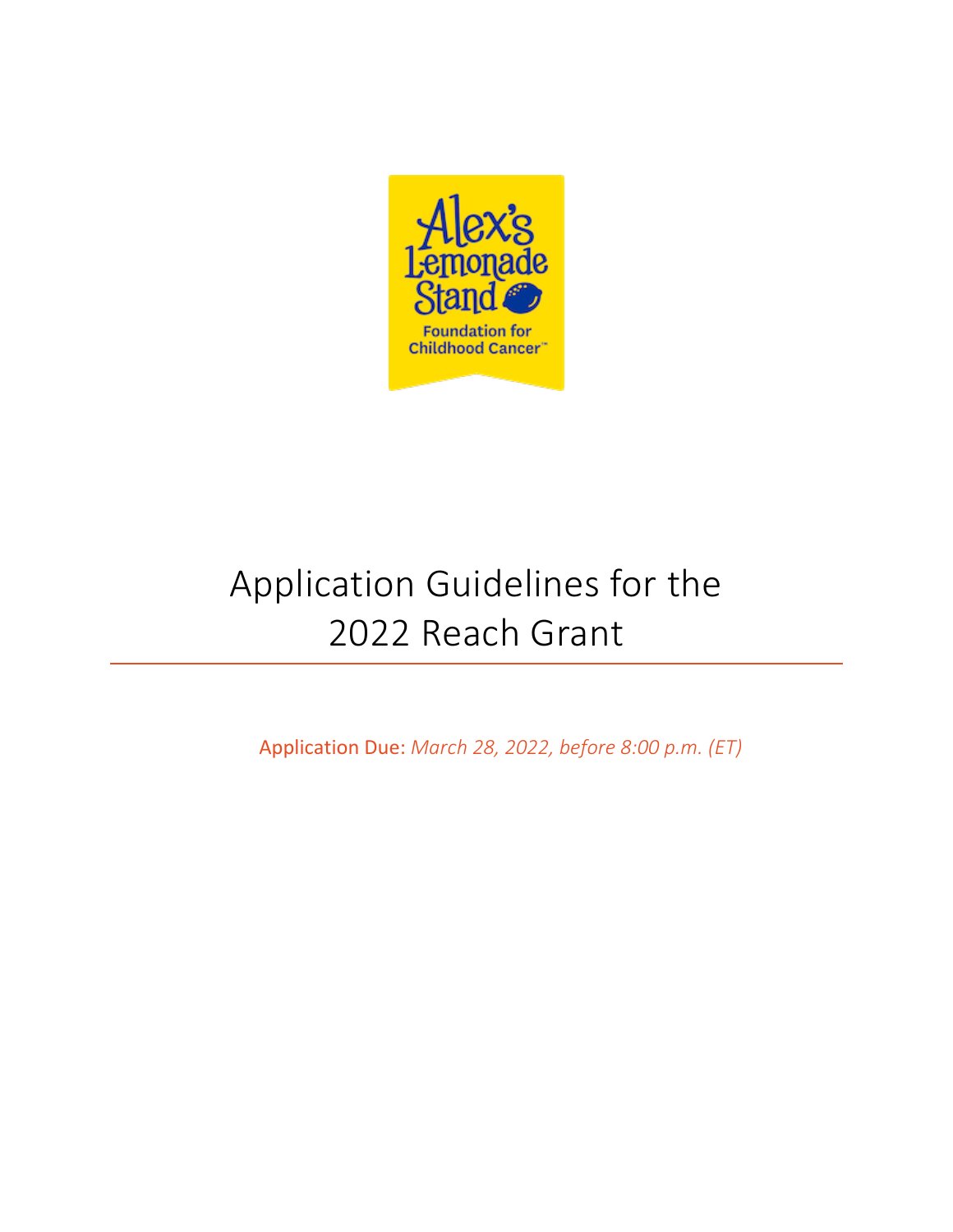

# Table of Contents

<span id="page-1-0"></span> $\overline{2}$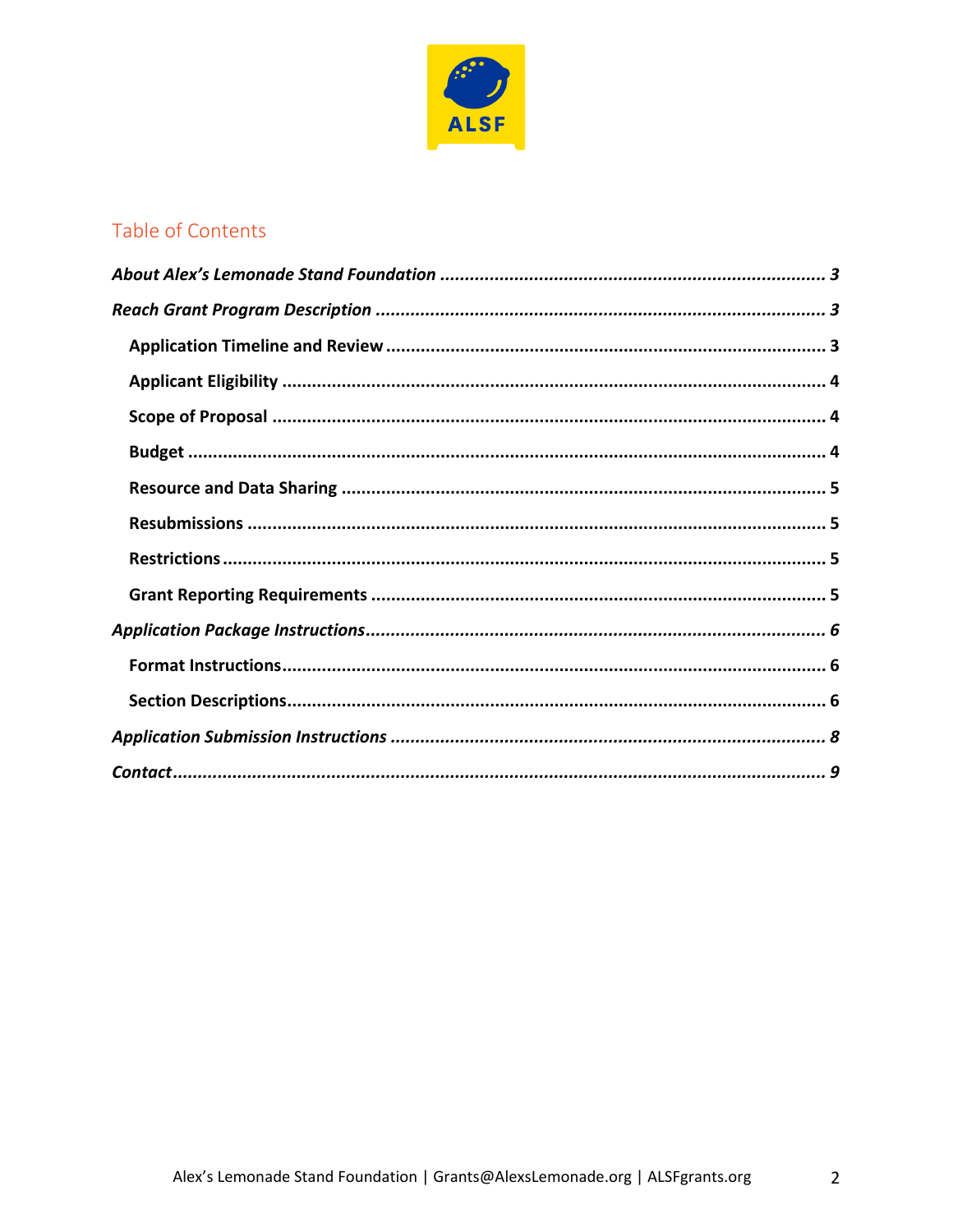

## About Alex's Lemonade Stand Foundation

Alex's Lemonade Stand Foundation (ALSF) emerged from the front yard lemonade stand of 4 year-old Alexandra "Alex" Scott, who was fighting cancer and wanted to raise money to find cures for all children with cancer. Her spirit and determination inspired others to support her cause, and when she passed away at the age of 8, she had raised \$1 million. Since then, the Foundation bearing her name has evolved into a national fundraising movement. Today, ALSF is one of the leading funders of pediatric cancer research in the U.S. and Canada, funding more than 1,000 research projects and providing programs to families affected by childhood cancer. ALSF is also the only childhood cancer research organization that has been given the NCI peer-reviewed funder designation for rigorous selection of research grants. The mission of ALSF is to change the lives of children with cancer through funding impactful research, raising awareness, supporting families, and empowering everyone to help cure childhood cancer.

### <span id="page-2-0"></span>Reach Grant Program Description

<span id="page-2-1"></span>The purpose of the Reach Grant isto advance ALSF's mission to find cures and better treatments for childhood cancers by providing support to move hypothesis-driven research into the clinic. Significant barriers exist that impede the translation of innovative and important ideas to the clinic. The Reach Grant seeks to remove one of these barriers by providing support for important preclinical projects that are necessary to move a study from the pre-clinical arena into a clinical trial. Thus, the goal of this award is to support translational studies that will result in a phase 1 and/or 2 clinical trial, two to three years from the project start date. Examples include but aren't limited to, completing IND-enabling studies, providing requisite preclinical data for clinical trial development, or perhaps through the validation of biomarkers that will enable selection of the correct patients for entry into new clinical trials.

#### Application Timeline and Review

- A full proposal must be submitted that meets all guideline criteria as well as all eligibility criteria; otherwise, applications will be administratively rejected.
- Proposals will be reviewed by an independent panel of experts according to the NIH recognized peer-review process.

| $A$ $\cup$                      |                                  |
|---------------------------------|----------------------------------|
| <b>PROPOSALS DUE</b>            | March 28, 2022 by 8:00 p.m. (ET) |
| <b>AWARD NOTIFICATION</b>       | August 2022                      |
| <b>PROJECTED START/END DATE</b> | November 2022 - November 2024    |

#### **APPLICATION TIMELINE**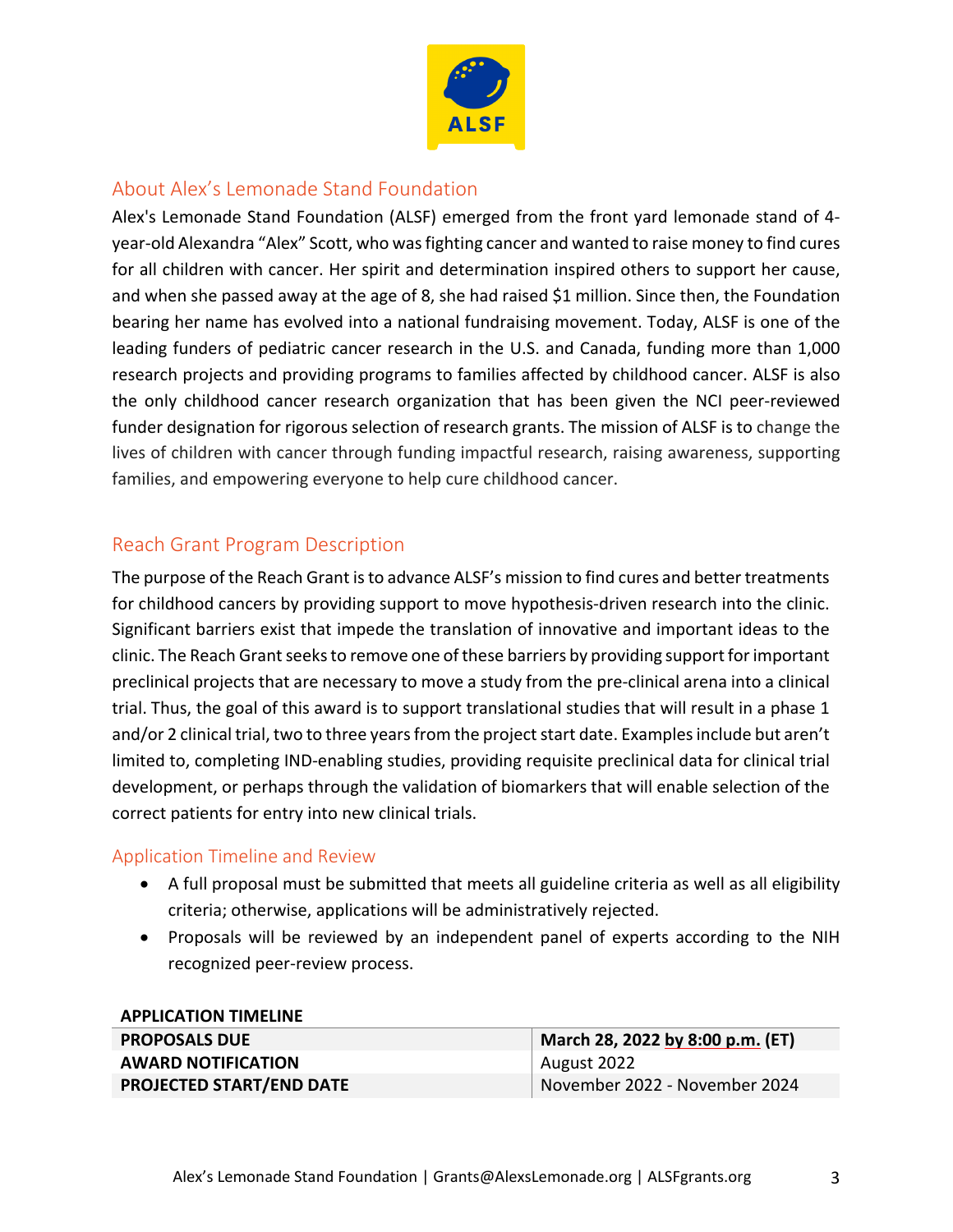

#### <span id="page-3-0"></span>Applicant Eligibility: Must be Met at the Time of Application

- Applicant institutions must be based in the United States or Canada. Applicants need not be United States citizens. Funds must be granted to nonprofit institutions or organizations.
- <span id="page-3-1"></span>• Applicants must have an MD, PhD, or MD/PhD or equivalent and be appointed as faculty (or equivalent) at an academic institution.
- Applicants must have a demonstrated track record of pediatric cancer researchwith experience in translational research.
- Multiple investigator applications that bring together pairs or teams of researchers with complementary expertise are encouraged.

#### Scope of Proposal

- Proposals must fall within the scope of Alex's Lemonade Stand Foundation's mission, focused on childhood cancers. Proposals with a sole/primary focus on patients >19 years of age will not be considered.
- <span id="page-3-2"></span>• Proposals will be evaluated based on their late-translational potential. Thus, screening projects, discovery projects, and early-translational projects are not appropriate for the Reach Grant.
- The proposal must be hypothesis driven and demonstrate feasibility. Preliminary data are required.
- Proposals should be milestone driven and explicit timeline and time-based deliverables for the proposed studies mustbe presented. A milestone is defined as a scheduled event in the project timeline, signifying the completion of a major project stage or activity.

#### Budget

The requested budget should be in proportion to the scope of the proposed project and should be for direct costs of \$250,000 USD or below over 2 years. A maximum of \$125,000 in total costs may be requested per year.

#### **Restrictions:**

- o ALSF adheres to the NIH salary cap for principal investigator(s).
- o Indirect costs are not allowed.
- $\circ$  The grant may not be renewed; one no-cost extension request is allowed.
- o Other budget items may include fringe, travel, supplies and small pieces of equipment (less than \$5,000). ALSF funds cannot be used for tuition remission. View ALSF's complet[e budget policy.](https://www.alexslemonade.org/sites/default/files/images/alsf1/alsf_allowable_expense_policy_1.26.22.pdf)
- o If utilizing a subcontract or subaward, you must include this expense in the budget.
	- No indirect costs will be paid.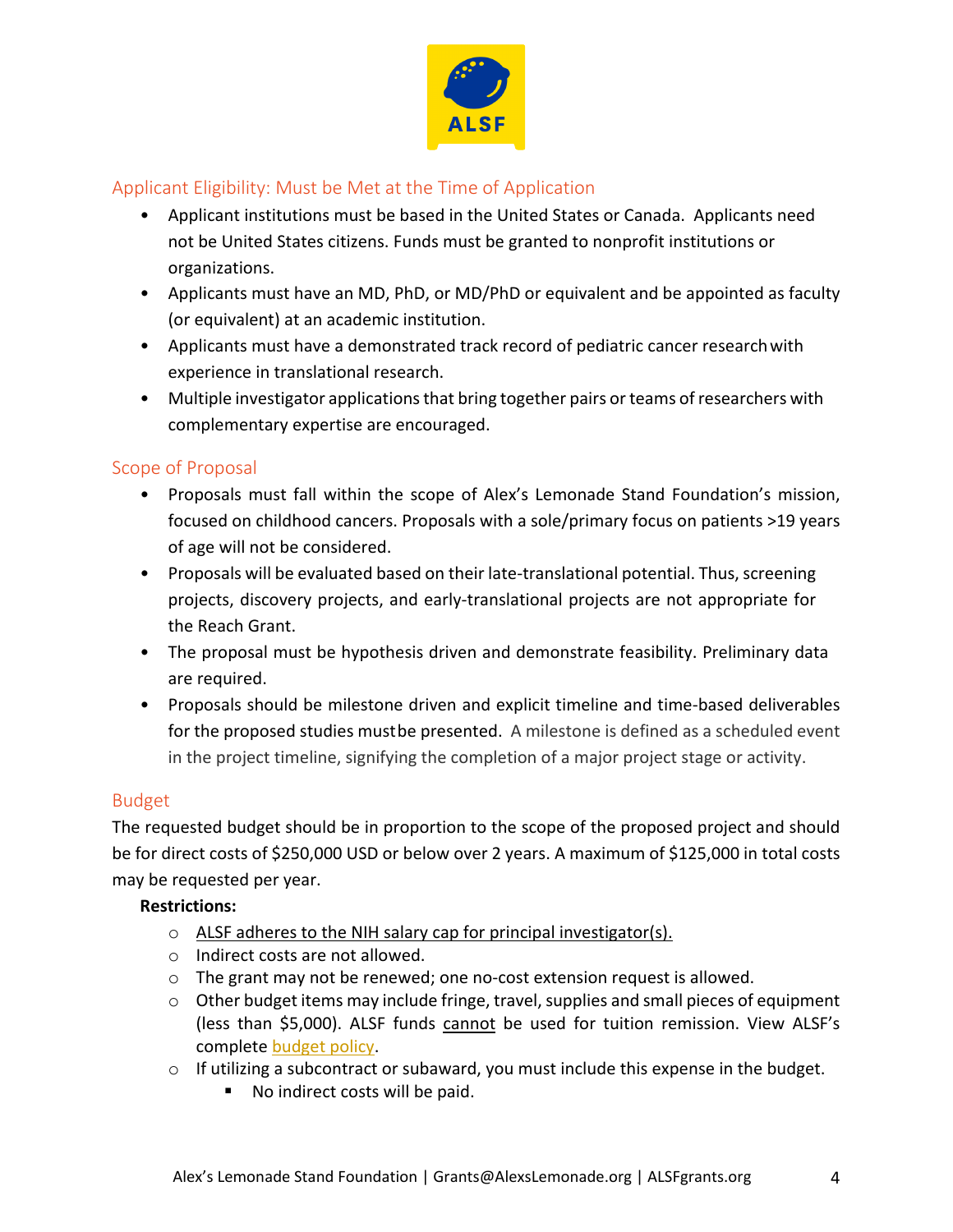

**The PI's institution is responsible for disbursing funds for subawards and/or** subcontracts.

#### <span id="page-4-0"></span>Resource and Data Sharing

Grant recipients are expected to share unique resources developed under this funding award, and as part of the application, applicants are required to submit a Resource Sharing Plan. Applicants should describe their track record of generating resources that are broadly re-used, the specific resources that will be generated in this proposed project, and the mechanisms by which those resources will be shared. To demonstrate a commitment to sharing that will be actualized, applicants should provide information in their sharing plan that clearly states the type of resource that will be shared, the method, characterization and timing of such sharing, and the anticipated resources (budget, personnel, etc.) required by the applicant and the resource user. Reviewers will consider the extent to which the dissemination of resources produced under the award will enhance or diminish the impact of the proposed work. For a full description and an example, see [the Resource Sharing Form.](https://www.alexslemonade.org/sites/default/files/images/alsf1/resource_sharing_form_all_grants_final_10.29.21.docx) For the full Resource Sharing Policy visit our Resources [for Grant Applicants](https://www.alexslemonade.org/researchers-reviewers/applicants#resources) page.

#### <span id="page-4-1"></span>Resubmissions

One resubmission of an application previously reviewed by ALSF's Review Board is permitted. Applicants should respond to the prior ALSF critique of the proposal in the Resubmission section of the application. The response to critique will be scored in the review process, and resubmissions compete with new applicants for funding.

#### <span id="page-4-2"></span>**Restrictions**

- ALSF does not fund proposals for research utilizing human embryonic stem cells or nonhuman primates. Research with human induced pluripotent stem cells is permissible.
- <span id="page-4-3"></span>• Awards are not renewable.
- Clinical trial expenses are not fundable under this mechanism.
- Applications in psychosocial aspects of pediatric cancer and/or cancer control are not eligible for the Reach Grant.

#### Grant Policies & Reporting Requirements

- Please review ALSF's Grant Policies, including Budget Expenditures, Resource Sharing and Grant Agreement with IP, found on the [Resources for Grant Applicants](https://www.alexslemonade.org/researchers-reviewers/applicants#resources) page.
- Annual progress reports, and each year of funding is contingent upon demonstration of satisfactory progress toward the completion of proposed research objectives and appropriate budget expenditures.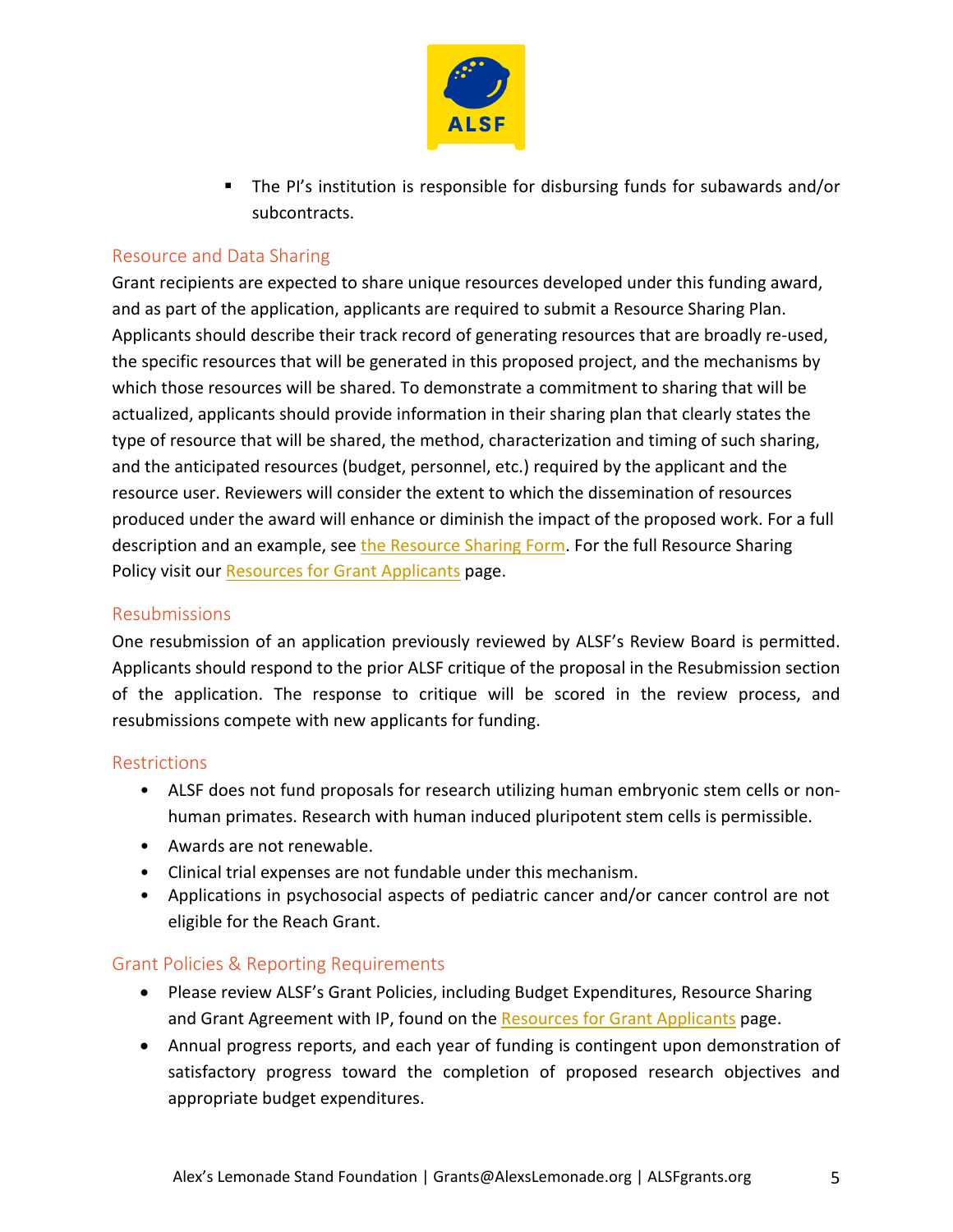

- Minor carry-over of funds (25% or less) is permitted each year with justification. Each year's budget will be approved subsequent to the review of project progress and milestones.
- ALSF may elect to partially fund or to hold new funds if carry-over is excessive.
- A final report is required at the conclusion of funding. Report must state findings, expenditures, as well as publications and presentations which acknowledge ALSF funding.
- The grant may not be renewed; one no-cost extension may be requested in the final report.
- Publications, presentations and posters featuring results of the experiments funded by this grant mechanism should acknowledge "Alex's Lemonade Stand Foundation" and include the award number. Copies should be sent via email to [Grants@AlexsLemonade.org.](mailto:Grants@AlexsLemonade.org)

# <span id="page-5-0"></span>Application Package Instructions

- All sections described below should be combined into one PDF (max 20 MB) and uploaded to the ALSF online application form [\(see Application Submission Instructions\)](#page-7-0).
- All templates mentioned can be found at ALSF's Resources [for Grant Applicants](https://www.alexslemonade.org/researchers-reviewers/applicants#resources) page.

#### <span id="page-5-1"></span>Format Instructions

- PAGE HEADER: All pages of the application should be numbered; the name of the principal investigator should appear in the upper right-hand corner of each page.
- FORMAT: Follow NIH format guidelines: Arial, Helvetica, Palatino Linotype, or Georgia fonts with a font size of 11 points or larger with a minimum of ½ inch margins.
- ORDER & LENGTH: The order of the application should be followed, adhering to the maximum number of pages allowed for each subsection indicated in parentheses.
- Appendices are not allowed.

#### <span id="page-5-2"></span>Section Descriptions

#### 1. **Project Information**

- a. **Cover Page (1 page):** Download and complete the [Cover Page Template.](https://www.alexslemonade.org/sites/default/files/images/2020/alsf_application_cover_page_20201.docx)
- b. **Table of Contents (1 page):** Provide a Table of Contents with page numbers to the corresponding sections.
- c. **Scientific Abstract (0.5 page):** Summarize the research objectives and rationale.
- d. **Impact Statement (0.5 page):** How will this project impact childhood cancer?
- 2. **Budget/Justification (3 pages):**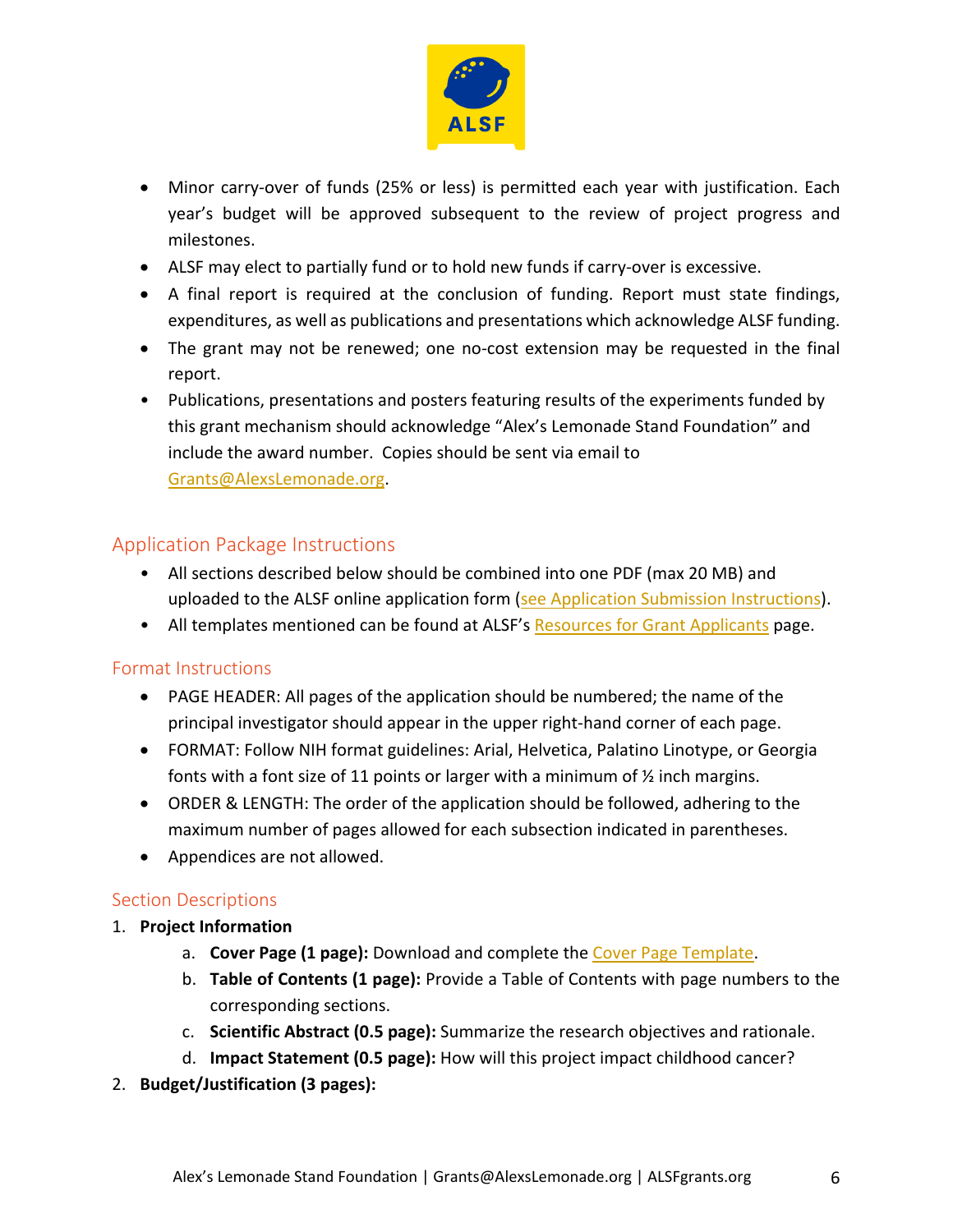

- a. **Budget Template (1.5 pages):** Complete the [ALSF budget template.](https://www.alexslemonade.org/sites/default/files/images/alsf1/alsf_standard_budget_report_rev_nov21.xlsx) The signature from an institutional representative on the cover page of this grant application specifically acknowledges and accepts this budget and acknowledges that no indirect costs will be paid.
	- i. The award amount is \$250,000 over 2 years.
	- ii. ALSF adheres to the NIH salary cap for Principal Investigator(s)/Co-Investigator(s).
	- iii. Indirect costs are not allowed.
	- iv. If utilizing a sub-contractor, you must include their budget. No indirect costs will be paid to the sub-contractor.
	- v. Reasonable travel expenses to national/international research meetings to disseminate findings may be budgeted.
- b. **Budget Justification (1.5 pages):** Include a narrative for the following. Use N/A in sections as needed:
	- i. Personnel
	- ii. Subcontractors/Subawards/Consultants
	- iii. Travel
	- iv. Computer and Software
	- v. Other
- 3. **Biographical Sketch(es):** Use the NIH five-page biographical sketch (SF424) format for the principal investigator and all key personnel. **Please list all current and pending funding that would support financial productivity of the PI in Section A (Personal Statement).**

#### 4. **Research Plan**

- a. **Resubmissions (1 page, if applicable):** If this proposal was previously submitted to ALSF and did not receive funding, describe any changes in response to the reviewer critiques (e.g. changes in experimental design, scope, new data)
- b. **Specific Aims (1 page):** List the goals, long-term objectives and what the specific research proposed in this application is intended to accomplish. State the hypothesis to be tested and relevance to childhood cancer research.
- c. **Significance** (**1 page**)**:** Describe the relevant background that supports the current research plan. State the significance and importance of your proposed project with respect to childhood cancer research. Relate the specific aims to the goals and longterm objectives. Include potential impact in the clinic for children battling cancer.
- d. **Innovation (1 page):** Describe how the proposed research challenges and shifts paradigms, or introduces a novel concept, approach or technology and how this could potentially translate to the clinic in the near or long term.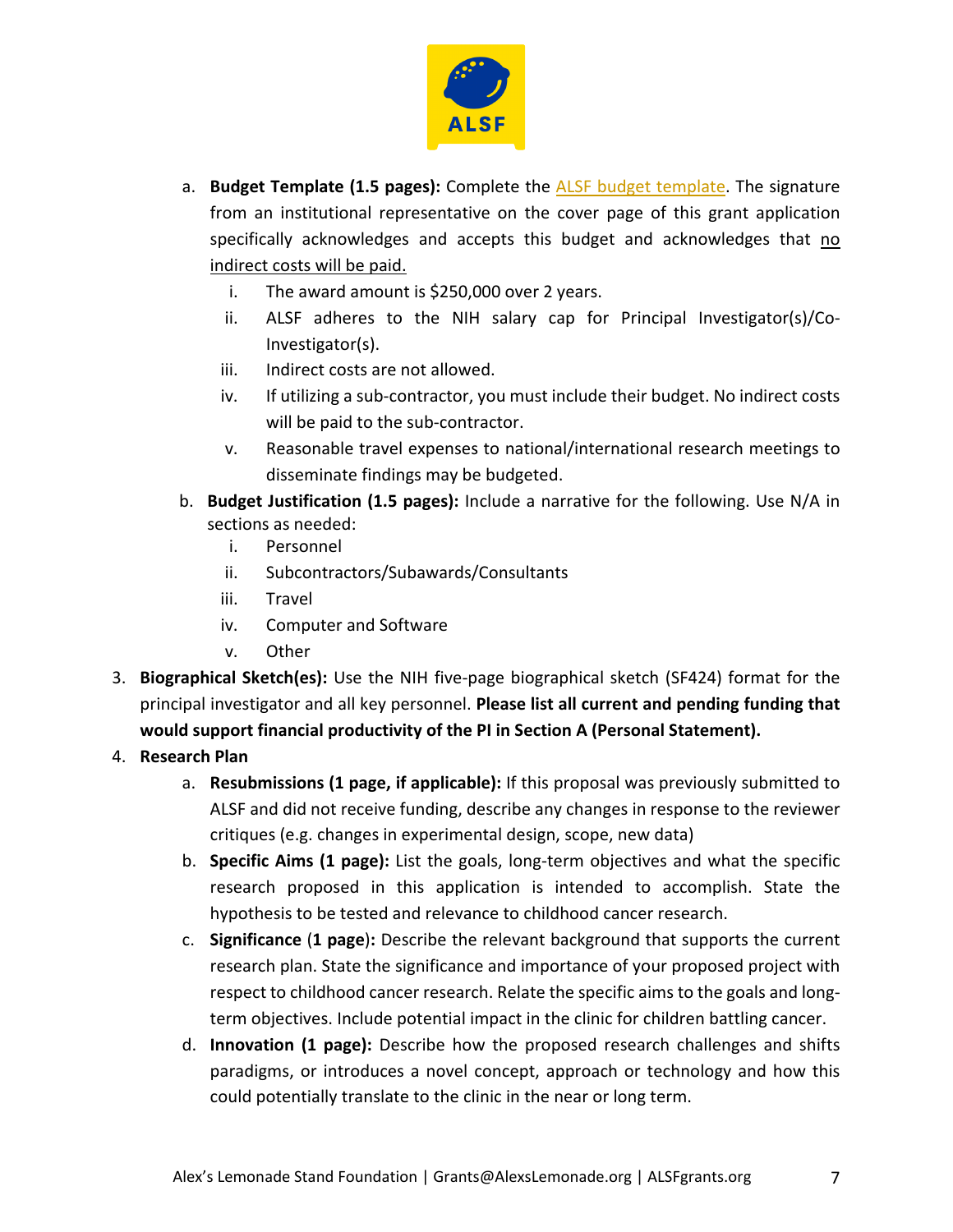

- e. **Approach (5 pages):** Describe the experimental approach to the research question and how the research will be realistically accomplished within the proposed funding period. This section must include but is not limited to:
	- i. A timeline
	- ii. Feasibility of the approach to reach project goals; if available, include PI's preliminary studies pertinent to the project.
	- iii. Anticipated potential problems and plans to address these issues.

An overall clinical development plan for the therapeutic approach must be included with a projected timeline for completing the trial. (Note: This grant does not fund clinical trials.)

- 5. **Resource Sharing (1-2 pages)**: Use the [Resource Sharing Form](https://www.alexslemonade.org/sites/default/files/images/alsf1/resource_sharing_form_all_grants_final_10.29.21.docx) to complete this section of the application to describe the outputs from the proposed project and how they will be shared. Reviewers will be asked to consider the manner in which outputs from this project will be shared and the extent to which this plan will increase or decrease the impact of the proposed project.
- 6. **Literature Cited (no limit):** Use Vancouver or NIH style (numbered citations within text) format.
- 7. **Human Subjects (1 page)**: If approved, include the IRB approval letter or equivalent. If approval is pending, indicate the expected approval date. If IRB approval is not applicable, include a note in this section.
- 8. **Vertebrate Animals (1 page)**: If approved, include the IACUC approval letter or equivalent. If approval is pending indicate the expected approval date. If IACUC approval is not applicable, include a note in this section.
- 9. **Letters of Support(no limit)**: Include any appropriate letters from individuals confirming their roles in the project. Institutional letters of support are not required, but can be included, especially if there are issues of feasibility that can be addressed.
- 10. **Appendix:** No appendices are permitted.

# <span id="page-7-0"></span>Application Submission Instructions

**Applicants must not use the Internet Explorer (IE) browser as it is not compatible with the online portal. Chrome and Firefox browsers are recommended.**

- 1. To start an application, navigate to the portal at [ALSFapps.force.com.](https://alsfapps.force.com/)
	- a. Returning applicants: login with your username and password.